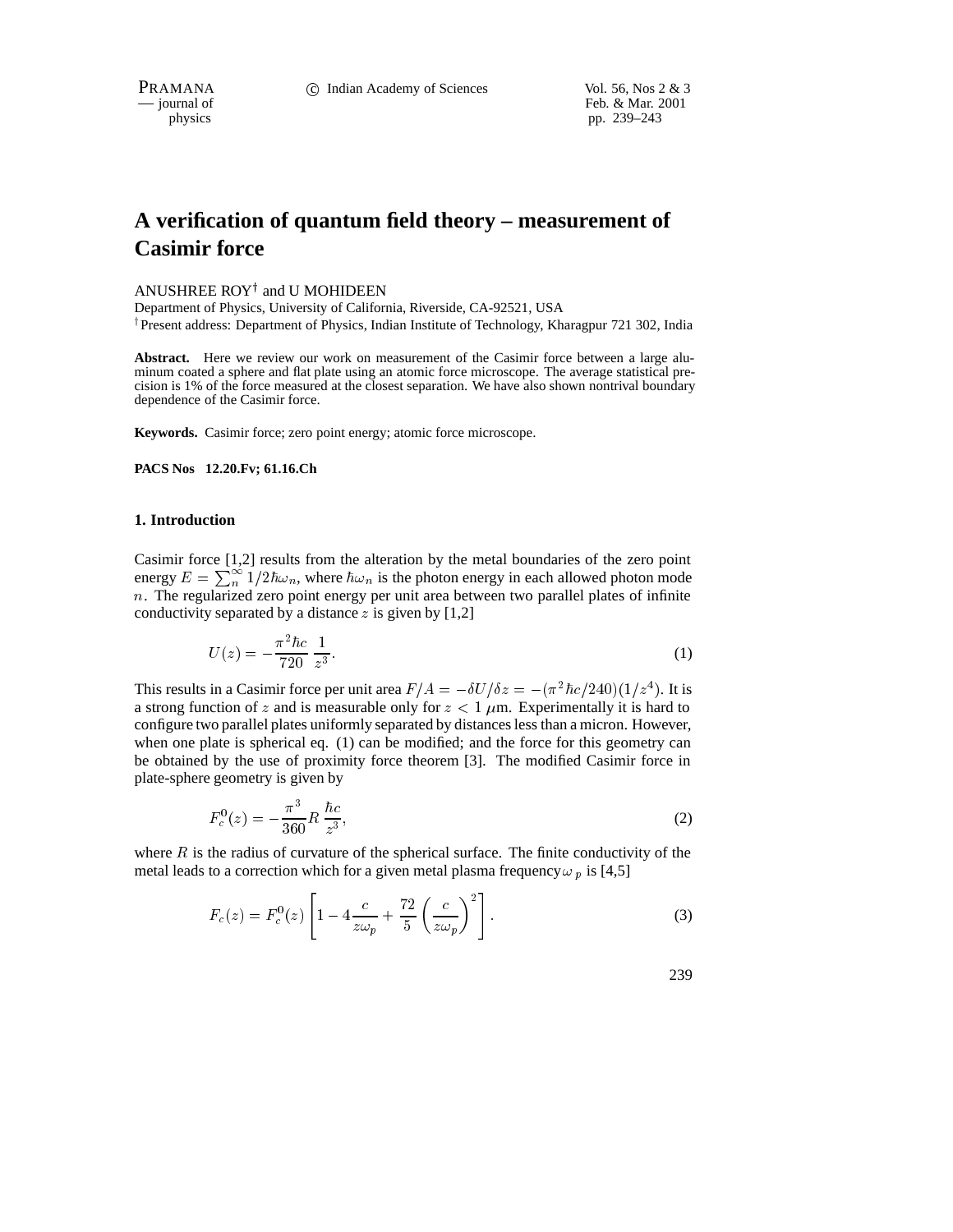#### *Anushree Roy and U Mohideen*

Such a correction also can be accomplished through use of Lifshitz theory [6]. Using macroscopic fluctuation theory Lifshitz generalized the Casimir force between any two infinite dielectric half spaces as the force between fluctuating dipoles induced by the zero point electromagnetic fields and obtained the same results as Casimir for two perfectly reflecting (infinite conductivity) flat plates. For a metal with a dielectric constant the force between a large sphere and flat plate is given by

$$
F^{0}(z) = -\frac{R\hbar}{\pi c^{3}} \int dz \int_{0}^{\infty} \int_{1}^{\infty} p^{2} \xi^{3} dp d\xi
$$
  
 
$$
\times \left\{ \left[ \frac{(s+p)^{2}}{(s-p)^{2}} e^{\frac{2p\xi z}{c}} - 1 \right]^{-1} + \left[ \frac{(s+p\epsilon)^{2}}{(s-p\epsilon)^{2}} e^{\frac{2p\xi z}{c}} - 1 \right]^{-1} \right\},
$$
 (4)

where  $s = \sqrt{\epsilon - 1 + p^2} \cdot \epsilon (i \xi) = 1 + \frac{2}{\pi} \int_0^\infty \frac{\omega \epsilon''(i \xi)}{\omega^2 + \xi^2} d\omega$  is the dielectric constant of the metal, and  $\epsilon''$  is the imaginary component of  $\epsilon$ .  $\xi$  is the imaginary frequency given by  $\omega = i \xi$ . There are at least two other corrections to the Casimir force resulting from 1) the stochastic roughness of the surface, which changes the surface separation [7,8] and, 2) thermal correction [9].

If we replace the flat plate by a sinusoidally corrugated (period  $= \lambda$ ) plate the averaged regularized energy per unit area from eq. (1) will be modified to

$$
\left\langle U\left(z + A\sin\frac{2\pi x}{\lambda}\right)\right\rangle = -\frac{\pi^2\hbar c}{720} \frac{1}{z^3} \sum_m C_m \left(\frac{A}{z}\right)^m, \tag{5}
$$

where  $\langle \rangle$  stands for average over the size L of the plate, and A is the amplitude of the sinusoidal corrugation. Using poximity force theorem the corresponding force is

$$
F = 2\pi R \langle U \rangle. \tag{6}
$$

In practice one needs to replace z in above eqs (1)–(6) by  $z + z_0$ , where  $z_0$  is the mean surface separation after contact due to the stochastic roughness (<sup>+</sup> the periodic corrugation for corrugated surface) of the metal coating. For the corrugated surface the origin of the measurement of  $z_0$  is taken such that the mean oscillation of the corrugation is zero. In the above,  $\lambda \ll L$  and  $z + z_0 > A$  have been used (perturbative approximation). The nonzero even power coefficients in eq. (5) are  $C_0 = 1, C_2 = 3, C_4 = 45/8, C_6 = 35/4.$ 

The Casimir force has been measured between two flat plates [10], and a large sphere and flat plate  $[11-13]$ . Spring balances were used in  $[10]$  and torsion pendulum in  $[11]$ . We have measured the Casimir force using an atomic force microscope (AFM). Our experimental results agree with the theory with an average rms deviation 1% [12,13]. Theoretical treatments of the Casimir force have shown that it is a strong function of the boundary geometry [14,15]. Using periodic uniaxial corrugated surface (PUSC) we have demonstrated the nontrivial boundary dependence of the Casimir force [16].

# **2. Experiments**

Schematic of the experiment is shown in figure 1. We used standard atomic force microscope (AFM) to measure the force between a metal coated flat (or corrugated) plate and

240 *Pramana – J. Phys.,* **Vol. 56, Nos 2 & 3, Feb. & Mar. 2001**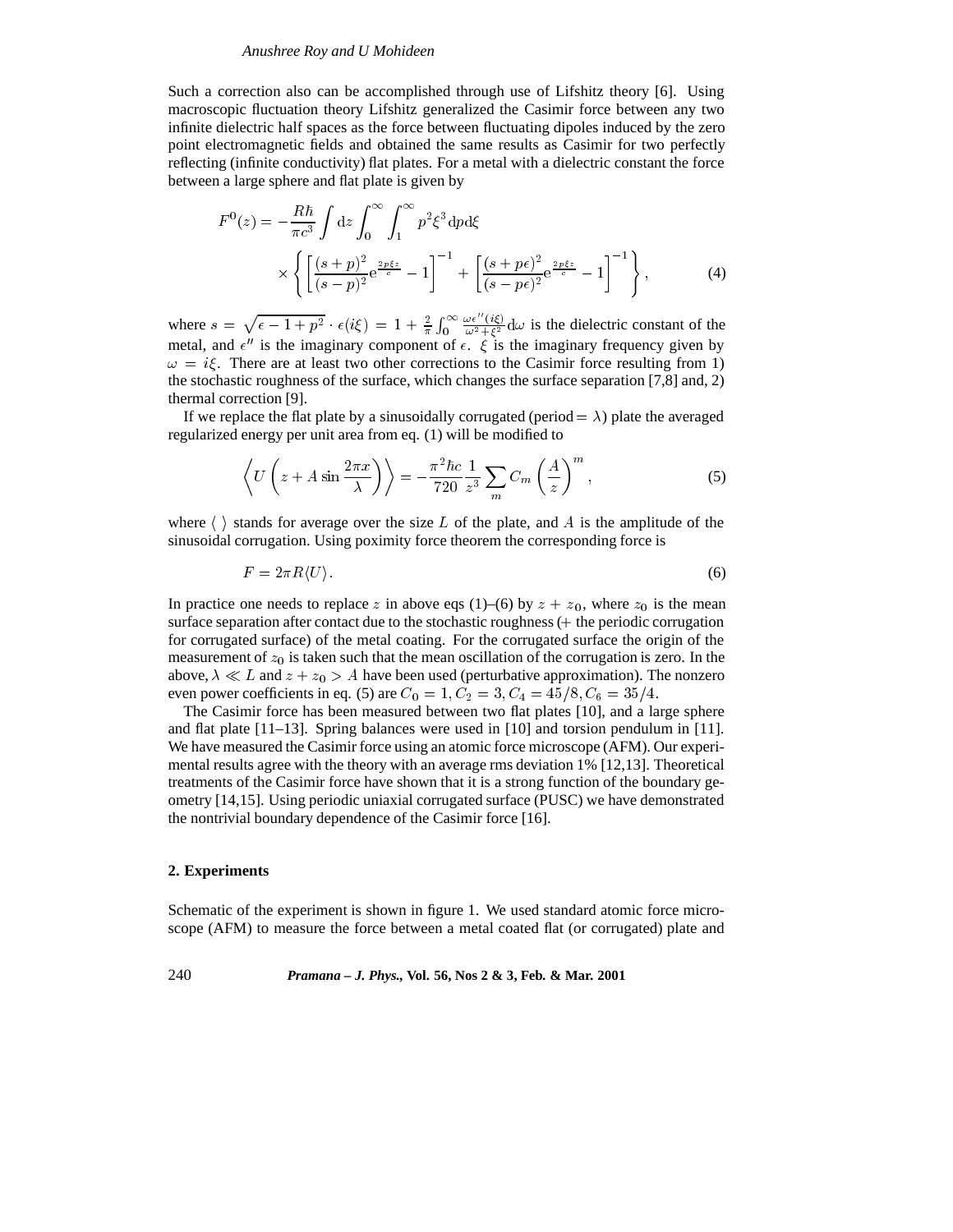#### *Measurement of Casimir force*

a sphere at a pressure below 50 m Torr and at room temperature. The detail of the experiments are discussed in refs [12,13]. Polysterene sphere of  $200 \pm 4 \ \mu m$  diameter were mounted on the tip of 320  $\mu$ m long cantilevers with Ag epoxy. An optically polished sapphire plate of diameter 10 mm was used to represent the flat plate. To get PUSC surface a diffraction grating with a uniaxial sinusoidal corrugation of period  $\lambda = 1.1 \mu$ m and amplitude of 90 nm was used. The radius of the sphere is much greater than the periodicity and the surface separation. The cantilever (with sphere), corrugated plate, and flat plate were coated with 250 nm of Al (measured with AFM) in a thermal evaporator. Al metal was chosen because of its high reflectivity at short wavelengths (corresponding to close surface separations). Alternatively, as Al is a simple metal and its  $\epsilon$  can be well represented with the free electron model of metals with a plasma frequency  $\omega_p$ , as it does not have interband resonances in the region of interest [17]. In such representation  $\epsilon(i\xi) = 1 + \frac{\omega_p^2}{\xi^2 + \gamma \xi}$ is the dielectric constant of Al,  $\xi$  is the imaginary frequency given by  $\omega = i\xi$ . The wavelength,  $\lambda_p$ , corresponding  $\omega_p$  is 100 nm [17].  $\gamma$  is the relaxation frequency corresponding to 63 meV [17]. Both representations of  $\epsilon$ , lead to similar results for surface separations and experimental uncertainties being reported. To minimize any space charge effect due to patch oxidation of the Al surfaces all surfaces are then coated with 8 nm layer (measured by AFM) of 60% Au/40% Pd, to form a nonreactive and conductive top layer. For this thickness of Au–Pd coating the measured transparency is 90% for  $\lambda$  < 300 nm. The sphere diameter, measured by scanning electron microscope (SEM), is  $194.6 \pm 0.5$ . For the PUSC surface the amplitude of the corrugation of the metal coating is measured to be  $59.4 \pm 2.5$  nm (using both AFM and SEM). The rms roughness for the metallized surface is 4.7 nm (measured using AFM). The roughness correction for our experiment was 1.3% of the maximum measured force. The temperature correction is less than 1% of the Casimir force for the surface separations reported here.



**Figure 1.** Schematic of the experiment.

*Pramana – J. Phys.,* **Vol. 56, Nos 2 & 3, Feb. & Mar. 2001** 241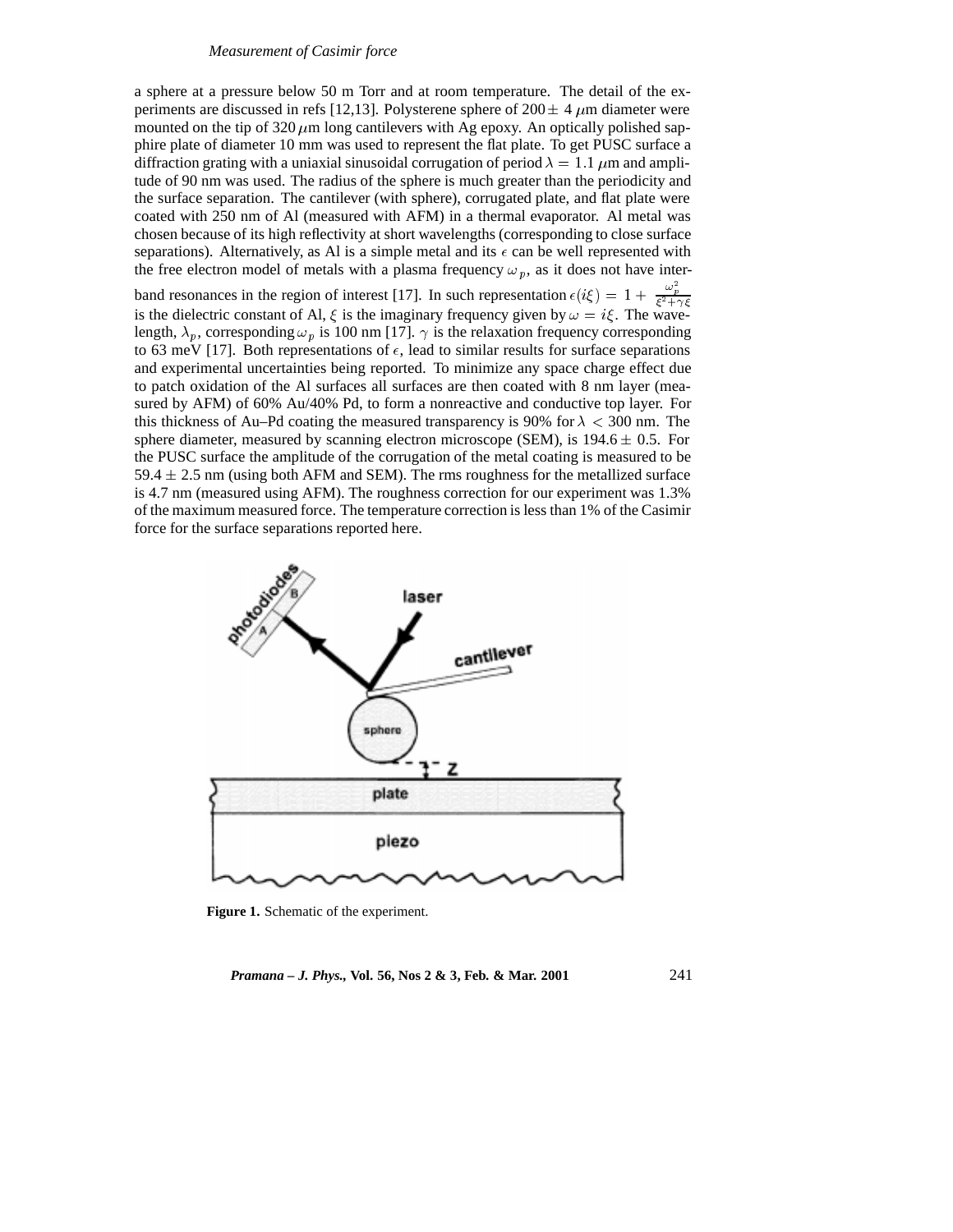

**Figure 2.** Open circles are the measured Casimir force between a flat plate and sphere. Solid squares are the Casimir force between corrugated surface and the same sphere. The solid line is the corresponding theoretical Casimir force using eq. (6) for latter configuration. Dashed line is the theoretical Casimir force obtained by setting  $A = 0$ in eq. (6) for the former configuration.

## **3. Results and discussion**

A force between sphere and the plate causes the cantilever to tilt. This tilt is detected by the deflection of the laser beam leading to a difference signal between photodiodes A and B. This force and the corresponding cantilever deflection are related by Hooke's law:  $F = kz$ where k is the force constant and z is the cantilever deflection. The cantilever is calibrated and the residual potential difference between the grounded sphere and plate is measured using the electrostatic force between them. The detail of the calibration procedure is elaborated in refs [12,13]. This residual potential arises from the different materials used to fabricate the sphere and the flat plate. The correction due to piezo hysteresis and cantilever deflection were applied as reported in refs [12,13]. We have also measured  $z_0$ , the average surface separation on contact of the two surfaces, by electrostatic means [13]. To measure  $z<sub>0</sub>$  the plate is connected to a dc voltage supply (calibrated against the voltage standards) while the sphere remains grounded. The value of  $z_0$  is found out to be 49 $\pm$ 4 nm for the flat plate and  $132 \pm 5$  nm for PUSC surface. Given 8 nm Au/Pd coating on each surface this would correspond to an average surface separation  $132\pm 5+8+8=148$  nm for the case of Casimir force measurement for PUSC surface and  $49\pm4+8+8$  for flat plate.

The main systematic error corrections to the total force curve are due to 1) the electrostatic force between sphere and the plate, 2) linear coupling of scattered light from the moving plate into the diodes. Each force scan was fitted with the function form  $F = F_c(z + z_0) + F_e(z + z_0) + cz$ ,  $F_c$  is the Casimir force contribution to the total force,  $F_e$  is the electrostatic correction (1), and the third term is correction due to scattered light (2). Only the points above 400 nm are used in this fit as Casimir force is insignificant at a large distance and electrostatic force dominates. After subtraction of the system-

242 *Pramana – J. Phys.,* **Vol. 56, Nos 2 & 3, Feb. & Mar. 2001**